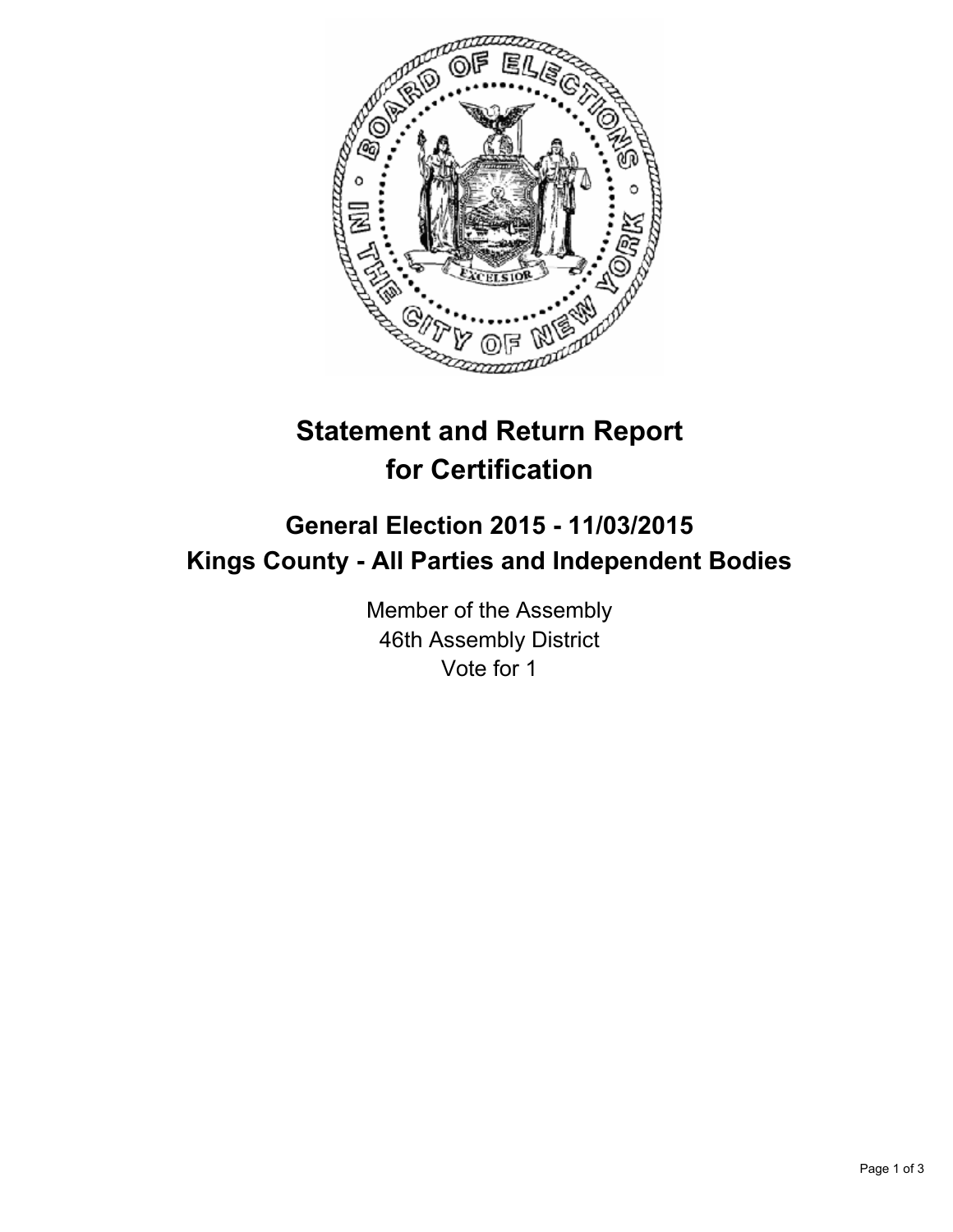

## **Assembly District 46**

| <b>PUBLIC COUNTER</b>                                    | 7,118                   |
|----------------------------------------------------------|-------------------------|
| <b>EMERGENCY</b>                                         | 22                      |
| ABSENTEE/MILITARY                                        | 290                     |
| <b>AFFIDAVIT</b>                                         | 67                      |
| <b>Total Ballots</b>                                     | 7,497                   |
| Less - Inapplicable Federal/Special Presidential Ballots | 0                       |
| <b>Total Applicable Ballots</b>                          | 7,497                   |
| PAMELA HARRIS (DEMOCRATIC)                               | 4,302                   |
| LUCRETIA REGINA-POTTER (REPUBLICAN)                      | 1,988                   |
| LUCRETIA REGINA-POTTER (CONSERVATIVE)                    | 570                     |
| PAMELA HARRIS (WORKING FAMILIES)                         | 293                     |
| LUCRETIA REGINA-POTTER (INDEPENDENCE)                    | 113                     |
| LUCRETIA REGINA-POTTER (PEOPLE'S CHOICE)                 | 36                      |
| ALAN PODHAIZER (WRITE-IN)                                | 8                       |
| AROU PORTROY (WRITE-IN)                                  | 1                       |
| BERNIE SANDERS (WRITE-IN)                                | $\overline{\mathbf{c}}$ |
| CLORINDA ANNARUMMO (WRITE-IN)                            | 1                       |
| DAVID DRAKE (WRITE-IN)                                   | $\mathbf{1}$            |
| DIANE M. GATTO (WRITE-IN)                                | 2                       |
| JOHN QUAGLIONE (WRITE-IN)                                | 7                       |
| <b>JOSEPH SMITH (WRITE-IN)</b>                           | 1                       |
| <b>JULIANNA SZABO (WRITE-IN)</b>                         | 1                       |
| KATIE CUCCO (WRITE-IN)                                   | 3                       |
| MARIA GUCCIONE ESQ. (WRITE-IN)                           | $\mathbf{1}$            |
| MICHAEL LEZNOWSKY (WRITE-IN)                             | 1                       |
| PAT MCCARTHY (WRITE-IN)                                  | 1                       |
| SAL ALBUNESE (WRITE-IN)                                  | $\mathbf{1}$            |
| SHELDON SILVA (WRITE-IN)                                 | 1                       |
| UNATTRIBUTABLE WRITE-IN (WRITE-IN)                       | 7                       |
| <b>VLADIMIR PUTIN (WRITE-IN)</b>                         | 1                       |
| <b>Total Votes</b>                                       | 7,342                   |
| Unrecorded                                               | 155                     |